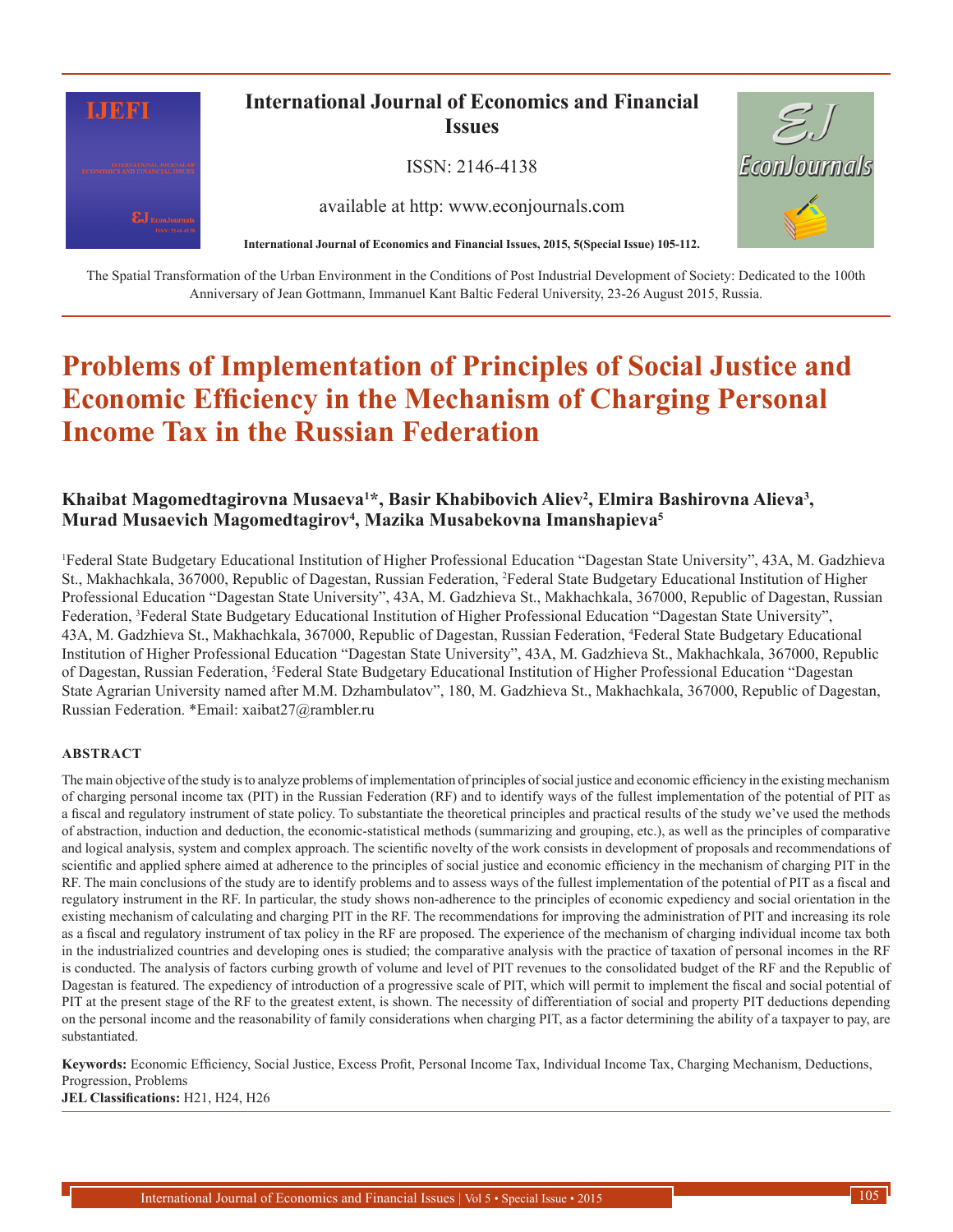Musaeva, et al.: Problems of Implementation of Principles of Social Justice and Economic Efficiency in the Mechanism of Charging Personal Income Tax in the Russian Federation

## **1. INTRODUCTION**

More than 15 years have gone by since the beginning of significant changes to the tax system of the Russian Federation (RF). Over the past period a great deal of changes has been carried out but there are still unsolved problems. Besides, the socio-economic situation has changed which causes the need to make further amendments and additions to the existing tax system in the RF.

In general, the modern key problems in taxation, in the author's opinion, can be combined into the following groups:

- Problems of existing mechanisms of calculating and charging taxes, both at the federal and at the regional and local levels
- Problems of compliance in the practice of the principles of taxation, implementation of the principles of fiscal federalism and ensuring a reasonable tax competition
- The issues of increasing the efficiency of the tax agencies' performance, of achieving better responsibility of the taxpayers, of legalizing "shadow" incomes, of making the community more financially aware and of instilling in it the taxation-compliance culture.

The task of providing a balance between the fiscal and the management functions of taxes still remains a very important problem. It should be noted, that providing the balance between the fiscal and the management functions of a tax, the parallel adherence to the principles of both social justice and economic efficiency, is an important connecting link between the theory and the practice of taxation. It is mainly the income tax, that is capable of playing simultaneously a social and a highly fiscal role in the economy, or, as it is termed in the RF – the personal income tax (PIT).

In more than 60 countries of the world, the income tax is the main tax in the economy. It is known, that in the industrial countries, the income tax generates significant receipts to the state budget. For instance, in the United States the income tax generates over than 45% of the budget revenues. Such was the trend in the USA in the 1980-1990s, and it has been retained up to now, as well (Atkinson and Sandmo, 1980). According to the prognostic estimates by the US Internal Revenue Service, by the year of 2018 the fiscal role of the income tax will have grown up to 49% (A New Era of Responsibility, 2009). In Norway, Denmark, Finland, Sweden, Austria, Belgium, Germany, Canada, the income tax amounts to more than one third of all the revenues of the consolidated budget. However, in Russia the fiscal role of the tax has never exceeded 12.5% of all the revenues of the consolidated budget, since the replacement of the income tax by the PIT.

An essential role in providing a socially oriented taxation system belongs to the choice of the model and the mechanism of levying the income tax. In many industrial countries, being continually reformed, the income tax charged from the population, is not only an effective fiscal tool, but also a tool for implementing the tasks of the social policy, an effective means of social support and of guaranteeing justice in taxation (Kakhrimanov, 2012).

The RF realities are such that the principle of the social partnership is violated, when levying the PIT, the system of declaring individual incomes is weakly developed, the elements of social support for people with low incomes are also unimpressive. All this prevents the potential of the PIT, as the most important tool for generating the budget incomes and providing the social justice of taxation, from full unfolding. The insistent necessity to solve all those problems, through improving the mechanism of calculating and levying the PIT that is applied in the RF, determines the expediency of further research in this sphere.

## **2. RESEARCH METHODOLOGY**

The basic problem of the methodology of calculation and levying the PIT, applied in the RF, is achieving an optimal balance between the economic efficiency and the social justice of the tax in question. In our opinion, this problem can be resolved only by means of introducing a progressive scale for the taxation of personal incomes. Setting a non-taxable minimum of income is the first step on the way to the progressive scale of taxation. A nontaxable minimum unburdens a minimal income of an individual from additional withdrawal, the minimum that is required to match up their vital needs. Unfortunately, in the practice of the Russian taxation, we do not find applying a non-taxable minimum, which should be bound to the size of an officially calculated minimum cost of living (the living wage) in Russia.

The standard deductions from taxes that were in effect in the RF prior to January 01, 2012 were aimed at exemption from taxation only a part of the living wage expenses. Their role cannot be compared to a non-taxable minimum, which can be illustrated by the comparative analysis of the size of the living wage and the standard tax deduction. According to the official data, in the second quarter of the year 2011 the living wage amounted 6505 rubles per month, in Russia in general, while the standard tax deduction was equal to 400 rubles that is only 6.15% of the living wage (Baltina and Tyurina, 2013). According to the final report of the fourth quarter of the year 2014 the size of the living wage was 8234 rubles per month. In the countries of the European Union the non-taxable minimum, in average, amounts to 4000 euros, which is equal to approximately 280,000 rubles. At the same time, the non-taxable minimum in these countries also reflects the minimal cost of living, but it is calculated with the inclusion of a wider range of basic products and services. Relying on the statistical data about the size of the cost of living in Russia, the non-taxable minimum should be equal to no <80,000 rubles per year, and it should be yearly re-indexed, depending on the rate of inflation.

At the second stage, in the Russian methodology of calculating and levying the PIT, it is necessary to provide a progressive scale for the rates of the tax. We need such rates of the PIT, which guarantee a maximally fair redistribution of incomes and the minimal harm to the interests of the tax-payers from taxation. The currently used flat scale of taxation exacerbates the social differentiation in the incomes of the citizens. The calculation and the justification of a progressive scale of taxing individual personal incomes obviously looks like rather a difficult task that deals with a multitude of solutions, which depend on the actual gradation of the levels of income, on the disproportion in the growth of the incomes of different social layers, on the objectives of the state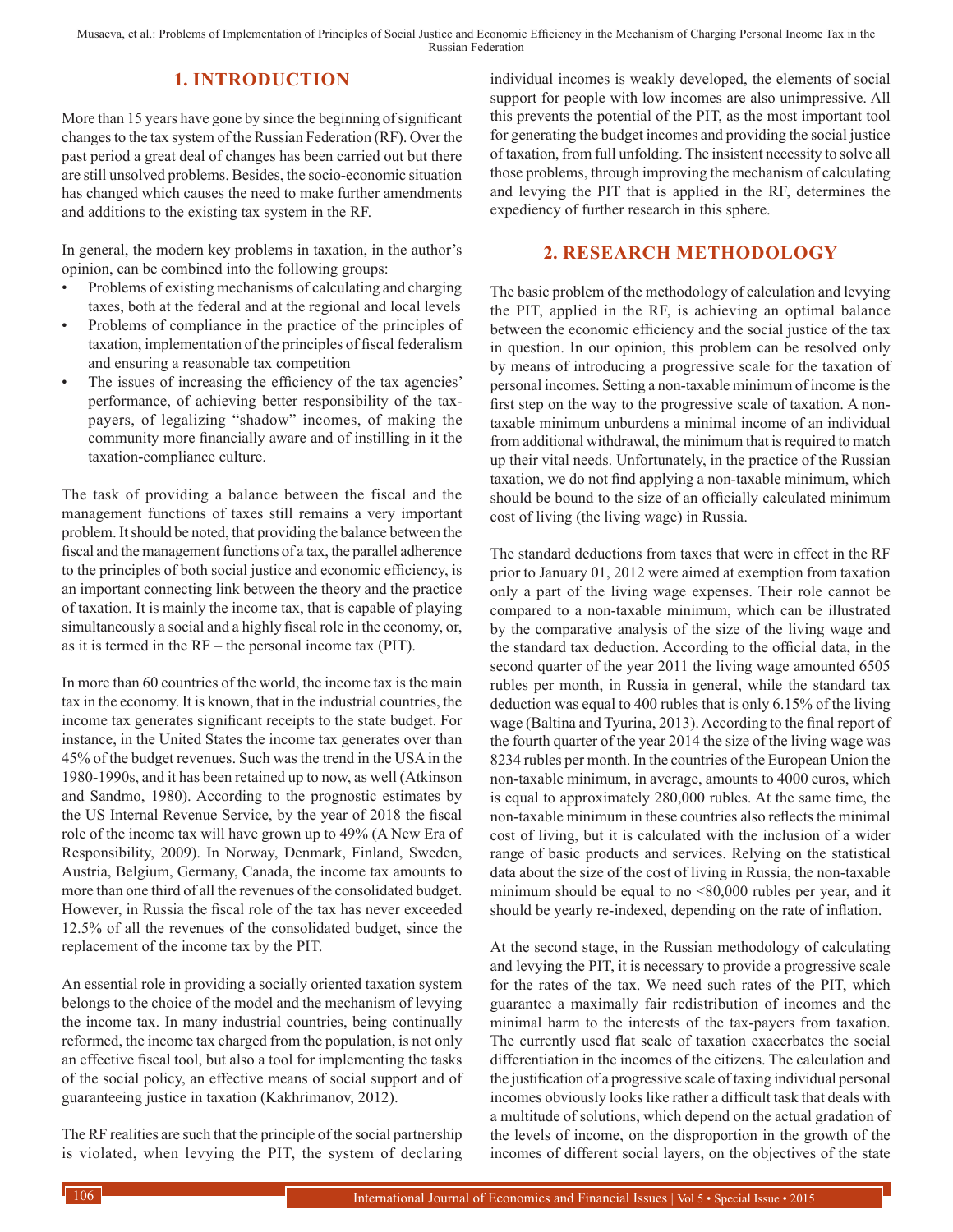while reforming the taxation, and on the duration of the process of decreasing the social inequality.

Having studied the Russian law documents, the progressive experience of industrially developed countries, which set progressive scales of the PIT, as well as the specifics of the Russian taxation system, we suggest the following scale for the calculating and levying the PIT, as shown in Table 1.

In order to calculate the effectiveness of the suggested method for calculating the PIT, we have conducted a comparative calculation of the sums of the tax, due to be paid in compliance with the current flat and the suggested progressive scale of taxation, for a family of four people, including: The working members of the family – A husband and a wife, the non-working members of the family – two underage children. As a source, the author used the data of the Federal State Statistics Service on the average monthly level of wages in the first half of the year 2014, and the data on the minimal cost of living throughout the RF in the first quarter of 2014.

The results of the calculation give the evidence that the method of calculating and levying the PIT, applied in the RF, does not take into account the main principle for levying a PIT – that is, of being adequate to the incomes of the citizens. Namely, in the flat scale of taxation that is applied in the RF the sum of the PIT, due to be paid to the budget, for one member of a family, whose income is lower than 0.5 million rubles, as compared to a family with an income per family member from 0.5 million up to 4 million rubles, is by 8.1 times lower. As compared with the sum required from one member of a family with an income from 4 million up to 20 million – is lower by 40.2 times, as compared with the sum for one member of a family with the level of incomes more than 20 million rubles – is lower by 190.2 times. In case of introducing the method of taxation the aggregated income of a family by the method, suggested here, the ratio changes as the following: By 7.2 times, by 31.3 times, by 85 times, and by 130.4 times, accordingly.

## **3. RESULTS**

The results, obtained from the calculations, prove that the method of calculating the PIT, suggested in this work, that uses the progressive rates for the tax, is better fit to comply with the principle of fair distribution of a tax load on the tax-payers, and will help to reduce the degree of inequality in the incomes of the citizens. If a progressive scale of taxation is introduced, the tax basis for the PIT can be linked not to the absolute amounts

of income, but to the size of the minimal budget, which would guarantee the stability of the taxation base and its derivation from the rate of inflation.

Doing the research, we have revealed the extremely low dynamics of the receipts from the PIT during the period of 2008-2011, which might be the evidence of an increasing tendency of an outflow of the wages into the "shadow," in connection with the raised payments of the social insurance contributions. Besides, the low rate of revenues growth is a sign of a very low realization of the fiscal potential of the tax. During the period of 2012-2014, the rate of growth of the revenues from the PIT, as seen throughout the groups of income levels, began to grow, which might be, mainly, due to the enlargement of the tax basis, because the non-taxable minimum was canceled, as well as due to a decrease in the level of unemployment in the RF at that time.

As we have noted above, the main problem of the current mechanism of calculating and levying the PIT in the contemporary Russia, is to achieve an optimal balance between the economic efficiency and the social justice of the tax we are examining. This problem can only be resolved by means of introducing a progressive scale of taxation. While doing that, we need such rates of the PIT, which would provide a maximally fair redistribution of incomes with minimal harm to the interests of the tax-payers from the taxation.

The flat scale of the income tax was appropriate at the stage of the tax system formation, in the situation of a transit economy. At present time, there is an obvious need to return to the progressive scale of taxation. Of course, it is not the mechanical return to the progression that would solve the issues of social justice in taxation. In the first place, we need to take into account the current realities, the changes that have taken place in the economy and in the social sphere of the RF. Secondly, we must acknowledge that the progression, used for the income tax in the period of 1991-2000, mostly bore a formal character, with a weak economic and social effect. For instance, in 1999, the share of the incomes which were taxed by the income tax by the basic rate of 12% that was actual then amounted to 95%. Meanwhile, the share of incomes, taxed by the PIT by the progressive scale (the rate of over than 12%) amounted <5%. In some regions of the RF the situation was even more painful. For example, in Dagestan, according to the data from the Department of the Federal Taxation Service for the Republic of Dagestan, the share of incomes of the citizens that was taxed by means of a progressive scale of rates (over than 12%) was only 3%. As we have mentioned above, the currently employed flat scale of taxation exacerbates the social stratification of the incomes of the citizens.

**Table 1: The calculation of the sums of the PIT, applying a progressive scale of the tax's rates (in rubles)\***

| The rate of   | Incomes, declared by  | The jointly declared  | Incomes, declared by  |
|---------------|-----------------------|-----------------------|-----------------------|
| the tax, $\%$ | single tax-payers     | income of spouses     | spouses separately    |
| From 1 to 10  | 0-250.000             | $0-500.000$           | 0-250.000             |
| $10-15$       | 250,001-2,000,000     | 500,001-4,000,000     | 250,001-2,000,000     |
| $15 - 25$     | 2,000,001-10,000,000  | 4,000,001-20,000,000  | 2,000,001-10,000,000  |
| $25 - 35$     | 10,000,001-30,000,000 | 20,000,001-60,000,000 | 10,000,001-30,000,000 |
| $35 - 50$     | $30,000,001+$         | $60,000,001+$         | $30,000,001+$         |

\*Source: The table has been compiled by the authors. PIT: Personal income tax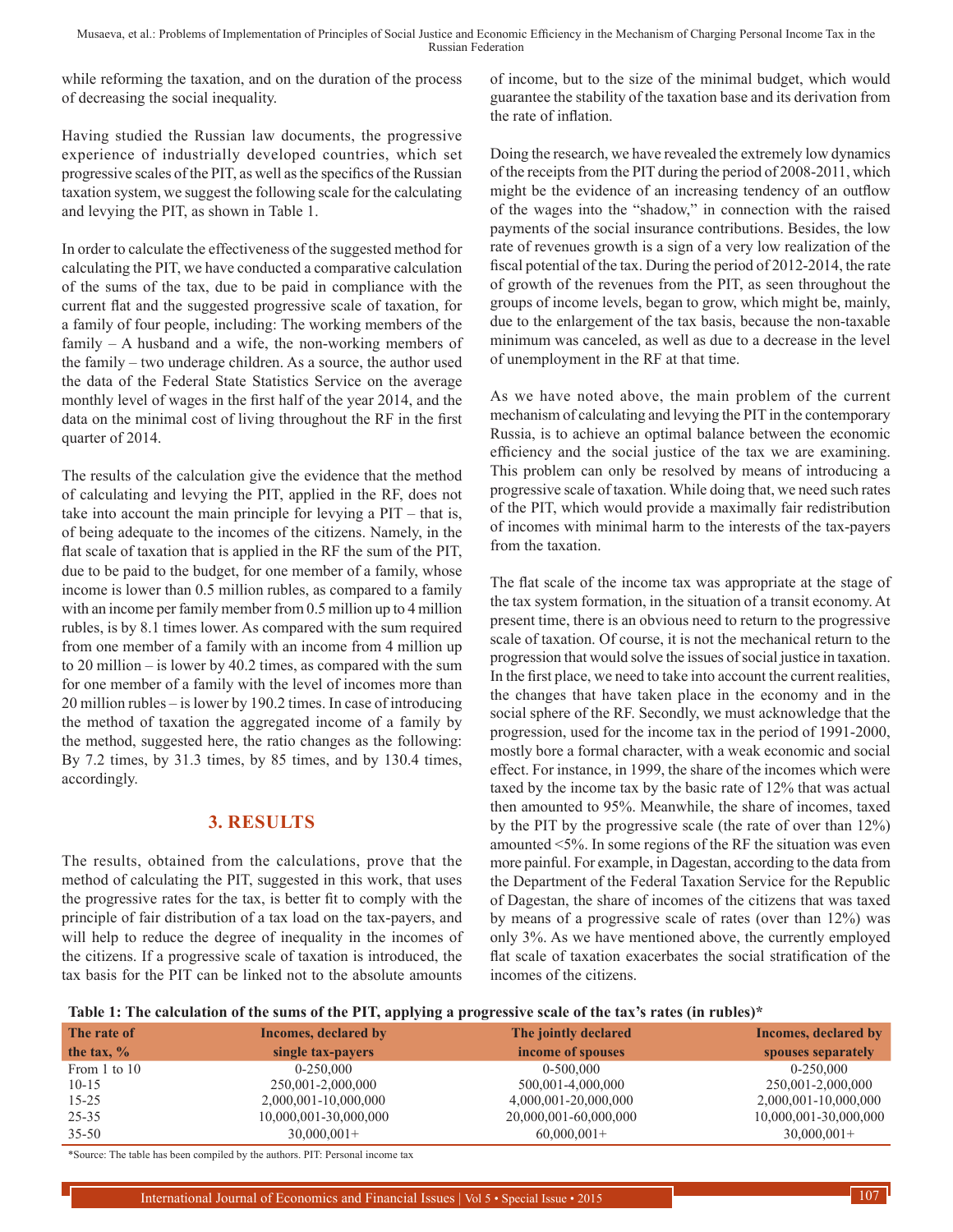Musaeva, et al.: Problems of Implementation of Principles of Social Justice and Economic Efficiency in the Mechanism of Charging Personal Income Tax in the Russian Federation

At the current stage, the financial resources of Russia's economy are obviously debilitated. The revenues from the oil and gas industries, which form the staple of the RF's budget system, have ceased to meet the growing needs of the state. The financial and economic sanctions, concerning the RF, that have been introduced on the side of the USA and a number of European countries, exacerbate the situation. As a consequence, the budget expenditures of the federal budget have been, for the first time since the adoption and putting into effect the Tax Code, sequestrated for the years of 2014-2016*.* The worsening prognosis about the social and economic development became the reason for the reduction of the budget revenues from 35.7% down to 30% of the gross domestic product (the revenues of the federal budget were reduced from 19% to 14%). In such circumstances some decisive steps are to be taken, to reform the financial policy, including the tax policy, in order to reveal additional sources of growth. One of such sources can be found in the tax reserves of the revenues growth that will come from the PIT due to the introduction of a progressive scale for it and improving its compliance management.

In the RF the revenues from the PIT provide not more than 10% of the revenues of the consolidated budget, while in the USA – It is 50%. It has to do not only with the high wages. Due to the economic crisis, the maximal rate of the income tax in the USA has grown from 35% up to 39%, and in Denmark – from 55% up to 65%. In China there are 9 rates of the income tax, the minimal one is 5%, the maximal one is 45% (New China Property Taxes to Cool Overheated Housing Market, 2013). It is known that in France the super-profits are taxed with the rate of 75%. The experience of the foreign countries shows that the progressive scale allows to expropriate super-profits and return them to the economy, in order to create new jobs.

The famous Nobel Prize winner R. Shiller is sure that "… neither a tax that would regulate expenses, nor a progressive tax on consumption can be accepted as a solution to the problem of wasting money…, which ignites resentment in the society… one of the effective ways of restoring the sense of justice in the society is the real estate tax. If its payment had been properly watched over, the economic inequality could have been sufficiently reduced" (Shiller, 2012).

Indeed, with the help of the real estate tax the level of the property inequality can be regulated. However, because of the specifics of the RF, the potential of the estate tax as an instrument of managing the social inequality is minor. For instance, in the Republic of Dagestan, the amounts of revenues from the estate tax on the property of individuals along with land value tax, in the year of 2014, were by 52 times lower than the revenues from the PIT, and, in Moscow and the Moscow region, they were lower by nearly 100 times (according to the Federal Tax Service of the RF, 2014). Even though the estate tax has been introduced, since the beginning of the year 2015 in a number of regions of the RF, the social inequality has not been reduced.

In the USA, over than 80% of the revenues from the income tax are provided by the 20% of the richest citizens. Until the mid-1980s, 1% of the richest American families earned <10% of the national income in the USA. After the 1970s the gap in the salary of the top managers of companies and of the employees has grown by several times (Stiglitz, 2011). By the beginning of the mortgage crisis in the USA (2007), 1% of the families had accumulated already 18% of the country's national income. As examples from history demonstrate, such situation can be estimated as a signal of an arising economic crisis.

In the RF, half of the monetary incomes are concentrated with the individuals with the highest incomes (the ratio of the average salary of the employed with the highest wages to the average salary of the 10% of the employed with the lowest wages is 20%). The over polarization of the incomes of the rich and the poor presents a challenge to the sense of social justice and is fraught with conflicts.

In the Republic of Dagestan, the Gini coefficient (the index of incomes concentration), which characterizes the degree of deflection of the curve of the factual total volume of the incomes of the population, from the curve of their even distribution, within the period of 2009-2013, has grown by 1.5 times (Table 2).

The incomes of the population are majorly formed not only through the salary, but also from other, non-salary incomes (Table 3). As a rule, they are concentrated with the wealthy citizens.

In many regions of the RF, the non-salary incomes, in most cases, escape from the taxation. It is seen from both the structure of the

#### **Table 2: The distribution of the total volume of the monetary incomes of the population of the Republic of Dagestan within the years of 2009-2013\***

| <b>Indicators</b>      | 2009  | 2010  | 2011  | 2012  | 2013  |
|------------------------|-------|-------|-------|-------|-------|
| The monetary           | 100   | 100   | 100   | 100   | 100   |
| incomes (in total)     |       |       |       |       |       |
| The first group (with  | 5.9   | 5.7   | 5.7   | 5.5   | 5.4   |
| the lowest incomes)    |       |       |       |       |       |
| The second group       | 10.8  | 10.5  | 10.4  | 10.3  | 10.4  |
| The third group        | 15.6  | 15.4  | 15.4  | 15.3  | 15.4  |
| The fourth group       | 22.9  | 22.8  | 22.7  | 22.7  | 22.6  |
| The fifth group (with  | 44.8  | 45.6  | 45.8  | 46.2  | 46.3  |
| the highest incomes)   |       |       |       |       |       |
| The Gini coefficient   | 0.385 | 0.395 | 0.395 | 0.403 | 0.404 |
| (the index of incomes) |       |       |       |       |       |
| concentration)         |       |       |       |       |       |

\*The calculations have been made on the data from the official site of the Federal Service for State Statistics for the Republic of Dagestan http://dagstat.gks.ru/

#### **Table 3: The comparative characterization of the structure of the monetary incomes of the population of the Republic of Dagestan over the period of 2009-2013 (%)\***

| <b>Indicators</b>                                       | 2009 | 2010 | 2011 | 2012 | 2013 |
|---------------------------------------------------------|------|------|------|------|------|
| The monetary incomes of the                             | 100  | 100  | 100  | 100  | 100  |
| population, in total, including<br>The incomes from the | 22.7 | 23.9 | 22.0 | 22.2 | 22.6 |
| entrepreneurial activity                                |      |      |      |      |      |
| The salary                                              | 12.4 | 11 1 | 10.3 | 99   | 95   |
| The social contributions                                | 9.8  | 10.2 | 11.7 | 11.8 | 11.9 |
| Other incomes                                           | 55 1 | 54 8 | 56.0 | 559  | 56.0 |

\*The calculations have been made on the data from the official site of the Federal Service for State Statistics for the Republic of Dagestan http://dagstat.gks.ru/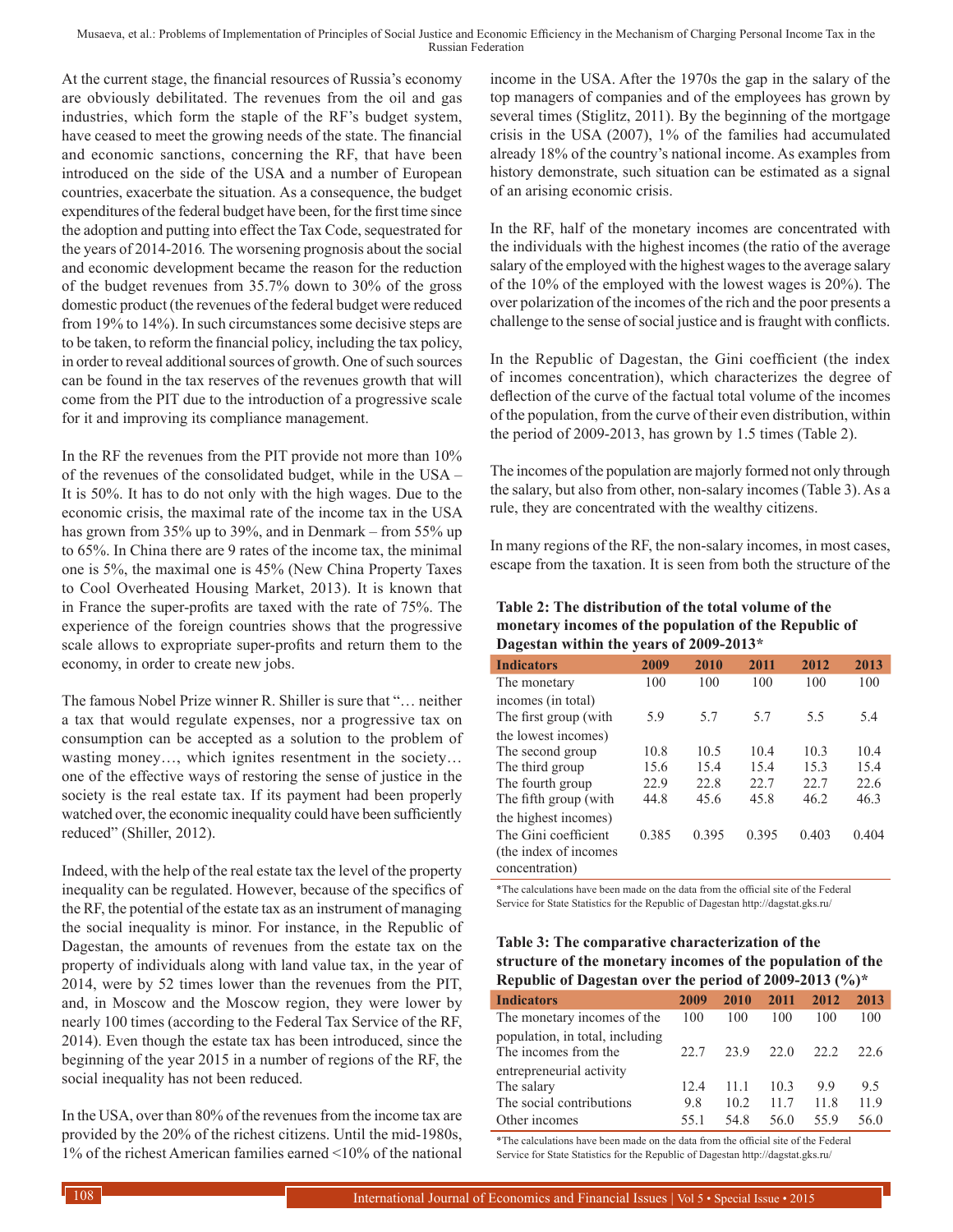accrued tax basis for the PIT and from the composition of the real tax-payers of the PIT. Thus, for instance, in 2014, in average, throughout all the subjects of the RF, according to the reported data of the Russian Federal Tax Service (form No. 5 PIT), we can tell that the biggest part (95.9%) of the tax basis is created by the incomes that are taxed with the rate of 13%, while the effect of other kinds of income on the size of the tax basis is minor. The least part belongs to the taxes with the rate of 15% (these are the incomes of non-residents, received in the form of the dividends from their shares in Russian organizations). Slightly bigger is the share of other incomes of individuals, who are non-residents, and also of the incomes from the sums of winnings, prizes, the percentage incomes from bank deposits, and the amounts of interest savings, when receiving credits, but their part is also insignificant (Table 4).

All in all, in the RF, the lion's share (over than 90%), in the total amount of tax revenues into the consolidated budget, belongs to the PIT, accrued by the tax agents, over 15% – to the PIT from individual entrepreneurs, and <2% come from the PIT, charged by the tax agents. At the same time, there is a tendency of a decrease of tax revenues from the PIT, accrued by the tax agencies on personal incomes, in spite of the background growth of the amount of the accommodation that is rented. The identical situation is observed in one the key subjects of the North Caucasian Federal District (NCFD) – in the Republic of Dagestan. Based on the said above, it can be stated that the sideways kinds of income practically always escape from taxation, which also signifies the under-usage of the PIT's potential as a fiscal instrument, in order to later use its social potential, too. The very low revenues from the PIT on the nonsalary incomes can be the consequence of both financial illiteracy of the population and intentional avoidance of paying the PIT. In connection with that, the measures of stricter tax compliance management and imposing stricter responsibility on the tax-payers for the criminal avoidance of paying the tax should be implemented along with the measures, aimed at raising the degree of trust to the state as an institute, at providing the transparency and efficiency of the budget expenditures and as well, at improving the financial awareness, as a basis for instilling the tax compliance culture into the population. The tax compliance culture should be generally regarded as an inseparable part of the economical and law culture of the population.

As has been previously noted, the essential reserves of the growth of revenues from the PIT are the incomes from rental accommodation. It is now the largest group of individuals, who do not declare their incomes and do not pay the PIT – the landlords, the owners of housing accommodation who rent it. Apart from

#### **Table 4: The structure of the tax basis for the PIT on the whole, throughout the subjects of the RF, in the year 2014**

| whole, throughout the subjects of the Kr, in the year 2011 |                            |               |  |  |
|------------------------------------------------------------|----------------------------|---------------|--|--|
| The tax rate,                                              | The size of the tax basis, | The share,    |  |  |
| $\frac{0}{0}$                                              | millions of rubles         | $\frac{0}{0}$ |  |  |
| 13                                                         | 16,482,485.6               | 95.86         |  |  |
| 30                                                         | 46,989.4                   | 0.27          |  |  |
| 9                                                          | 646,534.6                  | 3.76          |  |  |
| 35                                                         | 9123.0                     | 0.06          |  |  |
| 15                                                         | 4595.0                     | 0.05          |  |  |

\*The table is compiled on the report data of the FTS of Russia (form No. 5 PIT) over the year 2014. PIT: Personal income tax, RF: Russian Federation, FTS: Federal Tax Service

them, the key components of the reserves for enlarging the tax basis regarding the PIT are the following:

- Decreasing the level of unemployment and other negative factors that influence the size of the tax basis for the PIT
- The legalization of all kinds of the incomes of the tax-payers in their actual amount
- Revealing the organizations, who do not sign any labor or civil contracts with their employees, as well as the organizations, where the wages are below the average level in the industry*.*

It should be mentioned, that in the RF, the speculative operations to do with buying and selling individual apartments and houses are taxed, in compliance with the current legislation, with the basic rate of the PIT of 13%, however, in practice, they in most cases escape from taxation. In many foreign countries, the incomes from selling the second and subsequent objects of residential property are taxed with higher, progressive rates, as a rule – by special taxes. For instance, in China, the incomes from selling the second and subsequent objects of rental property are taxed with the rate of 20% (New China Property Taxes to Cool overheated Housing Market, 2013). In Dubai, there applied a special duty for registering real estate, and its rates tend to grow (Dubai Will Double up the Tax on Purchasing Real Estate, 2013).

The tax on buying real estate is growing in correlation with the growth of prices, at the regional level in Germany (The Tax on Buying Property will have Grown in Germany from the Beginning of the Year 2014, 2013), and at the municipal level in Great Britain (The Rich London House Owners Make an Essential Contribution to the British Economy, 2014). Analyzing the scientific papers of the foreign authors, one can see that the mechanism of tax deductions on the percentage payments on mortgage is not only economically inefficient, but also socially unfair (Agell et al., 1995).

Since the deductions, when buying accommodation by means of mortgage, are paid from the earned income, it means that the bigger is the income of an individual, the sooner he/she can return the part of their money spent on buying residential accommodation, which makes the taxation more regressive. In this case, in the reality of the RF, it would be fairer to apply increased rates on the second and subsequent objects of real estate. Such approach would encourage a more rational use of the objects of real estate, and also, would level the incomes, obtained from investing money into real estate, with the incomes, received from investing it in other assets.

The factors, revealed in the course of our analysis, which actively influence the amounts of the revenue from the PIT in Russia, can be conventionally divided into: Those of compliance management, economical, and social. As for the factors of compliance, here belong the consequences of the character of an existing legislation base, such as: The avoidance of paying the PIT and the level of tax administering. The economic factors include the share of the economically active population, the share of the retired, as relative to the latter, and labor migration. The social factors embrace the size and the main indicators of the labor market, which further would allow to devise a forecast of the revenues from the PIT.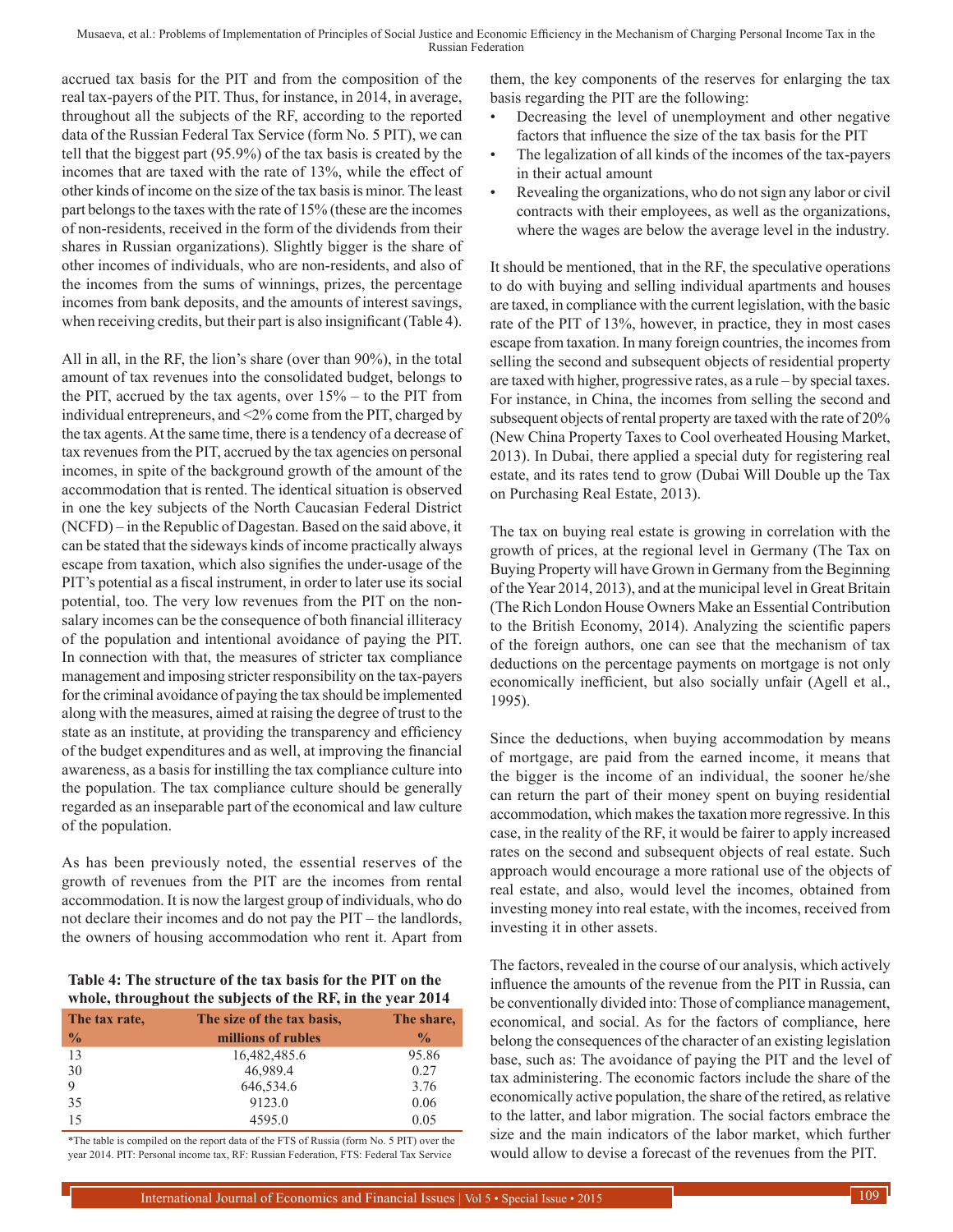In order to control the accrual of the PIT to the budget in time, the tax agents should be obliged to present to the tax agency an account of the total sums of the calculated and actually paid tax quarterly. The unburdening of the tax agents of this duty deprived the tax agencies of the RF of the possibility to control the PIT being properly paid, by the results of a quarter.

The recommendations and suggestions that we have made have to be implemented along with the measures, directed at stimulating the industrial growth and increasing the share of the employed among the population.

# **4. DISCUSSION**

The income tax, by its nature, includes both economical components and psychological categories. The psychological category of the PIT, as well as most of the legislative documents, concerning the population, determines such consequences as the people's future attitudes towards it, and the way how the behaviors of the people will change when one or another mechanism of calculating and charging the tax are employed. How the citizens perceive the psychological constituents of a tax, shapes its fiscal role and has an impact on it, and it is instantaneously revealed in its management power.

There are significantly varying approaches to estimating the place and the role of the PIT in generating the profits of the RF budget. The officers of the fiscal bodies suppose that this tax quite successfully forms the profits of the budget system. Many specialists criticize it for over fiscal orientation (Beskorovaynaya, 2012). In the author's opinion, it would be more correct to talk about the under-usage of the PIT's potential, altogether as a source of generating the budget profits and as an instrument of the state's social policy, as well.

The famous principles (of justice – that is, its equal relevance to all people, and its even distribution, of clarity, convenience and of economic efficiency) are justly considered to be the foundation of the taxation theory; they were justified long ago by Adam Smith himself (Smith, 1935) in his work "An Inquiry into the Nature and Causes of the Wealth of Nations." In the Tax Code of the RF (article 3), the classical principles of taxation are given in the following interpretation:

- The equal relevance (every person should pay the legally adopted taxes and duties)
- Justice (taking into account the actual ability of the tax-payer to pay the tax)
- The taxes and duties cannot be of discriminating character and be applied selectively, out of political, ideological, ethnical or other differences between the tax-payers
- Taxes and duties should be economically justified
- Constitutionality (it is forbidden to set taxes and duties that violate the united economical space of the RF)
- Clarity (the legislative documents should be formulated in such a way that everybody would know exactly what taxes [duties], when and in what amount he/she is to pay]
- All the unresolvable doubts, controversies and unclarities of the legislative acts on taxes and duties are to be interpreted in favor of the tax-payers.

Unfortunately, the principles of taxation that are articulated in the Tax Code of the RF, are not implemented in practice and bear, mostly, a formal character. In Russia, there observed a stable tendency of a growing gap in the levels of income between different groups of population. The non-taxable minimum, in the reality of the RF, has been canceled since the year of 2013, because of which the PIT is charged even from the individuals whose incomes are below the living wage, this already signifies the injustice of taxation. Charging the PIT from the incomes below the living wage violates the principle of the ability of the tax-payer to pay the tax.

The social orientation of the PIT is manifested not only in its direct, but also in its indirect relevance to the people's wealth, since this tax generates the incomes of the regions and municipalities. Compliance with the principles of social justice in the process of taxation is especially significant for the Russian community, where the stratification on the scale "poverty – wealth" is high (Mayburov and Ivanov, 2014). The continuation of the social polarization is not only slowing down an arrival of a healthy modern economy, but can also provoke serious social conflicts, it disrupts the national security.

Since the PIT has been introduced, the discussion has been going on in the RF concerning the necessity of introducing a progressive scale, or whether the flat scale should be preserved. The supporters of banning the flat scale (and these are, mainly, the officials from the system of government management) claim that the introduction of the progressive scale will cause deterioration in administering the PIT. Hence, as Panskov justly comments (Panskov, 2012), the state acknowledges the fact that "...administering the PIT is a complicated matter, and the tax agencies are unable to cope with it, the state puts its signature under the statement that it cannot bring order into this sphere."

It is supposed in the Russian community that the introduction in the year 2001 of the rate of the PIT of 13% stimulated the growth of the revenues from this tax. But the detailed analysis of the causes allows to state that the real cause was different. In particular, more than 800 thousand of the employees in the spheres of law enforcement and military service had not been previously paying it. The growth of the revenues from the PIT at the initial stage of replacing the income tax was influenced by the simultaneous introduction of a regressive scale for the unified social tax (the insurance contributions into the non-budgetary social funds). Asignificant influence also came from a decrease of the basic rate of the tax on the profit of organizations, initially, from 35% down to 24% in 2002, and, later, down to 20% in 2009. In the following years, because all these factors ceased to have effect, the revenues from the PIT began to decrease. For example, if in 2008 the PIT provided for the 11% of all the revenues of the Russian budget, in 2012 the figure was only 9.6% (Table 5).

In the RF, introducing the flat scale of the PIT was incapable to legalize the "shadow" incomes of the potential tax-payers of the PIT. According to the Rosstat's data, the hidden wages increased up to 11% in 2001, up to 14.5% in 2013 (here is given the percentage of the gross national product). The retaining and the growth of the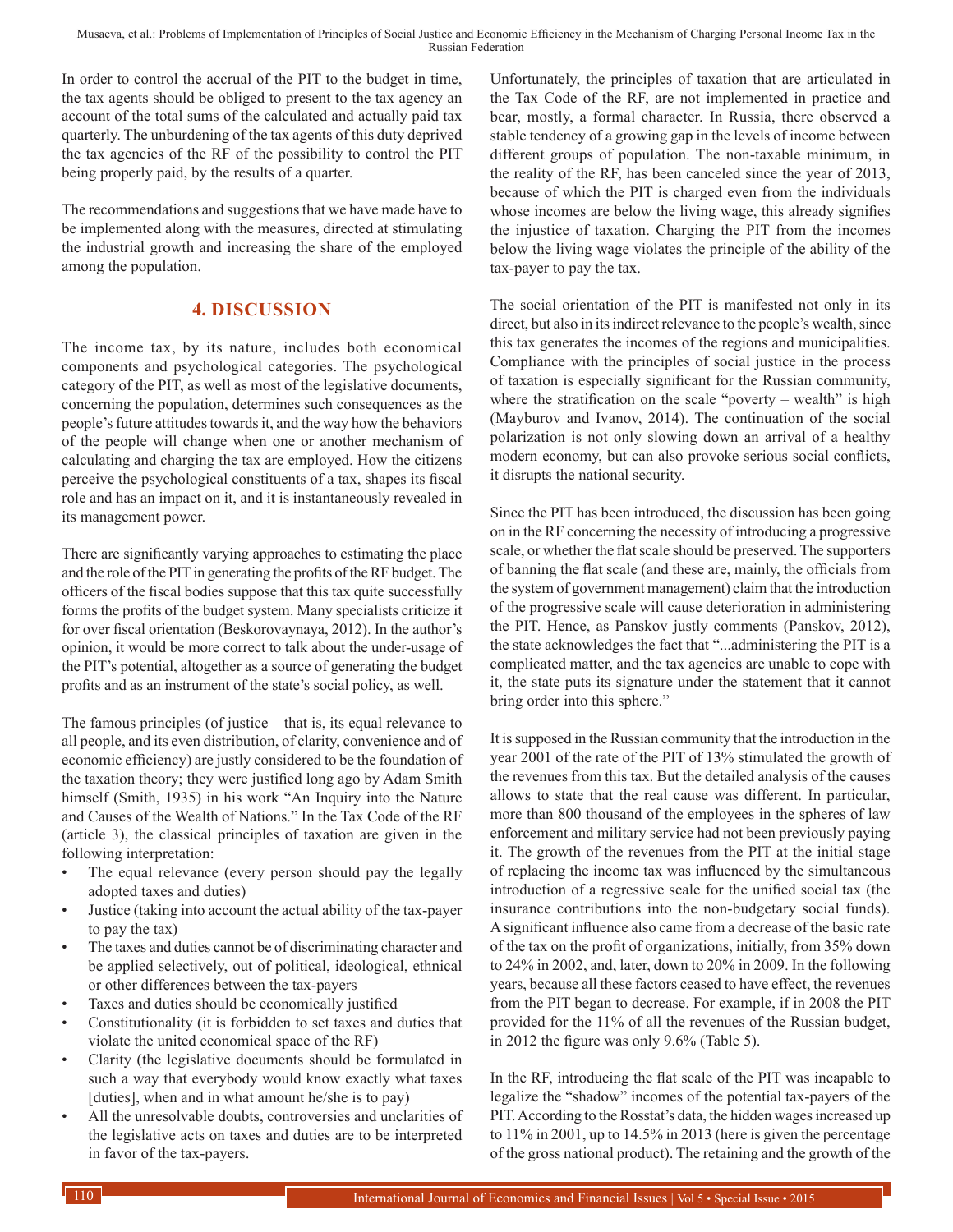| Table 5: The change in the amount of revenues and the relative share of the PIT in the profit of the consolidated budget of |  |
|-----------------------------------------------------------------------------------------------------------------------------|--|
| the RF (billions of rubles, $\%$ )                                                                                          |  |

| <b>Years</b> | The revenues of<br>the consolidated<br>budget of the RF,<br>in total | The tax profits of<br>the consolidated<br>budget of the RF,<br>billions of rubles | The amounts of the<br>revenues from the PIT into<br>the consolidated budget of<br>the RF, billions of rubles | The relative share of the PIT The relative share of the PIT<br>in the structure of the tax<br>revenues of the consolidated<br>budget of the RF, % | in the total amount of the<br>revenues of the consolidated<br>budget of the RR, % |
|--------------|----------------------------------------------------------------------|-----------------------------------------------------------------------------------|--------------------------------------------------------------------------------------------------------------|---------------------------------------------------------------------------------------------------------------------------------------------------|-----------------------------------------------------------------------------------|
| 2010         | 16,031.93                                                            | 7662.9                                                                            | 1789.6                                                                                                       | 23.4                                                                                                                                              | 11.2                                                                              |
| 2011         | 20,855.37                                                            | 9720.4                                                                            | 1995.0                                                                                                       | 20.5                                                                                                                                              | 9.5                                                                               |
| 2012         | 23,435.10                                                            | 10,958.2                                                                          | 2260.3                                                                                                       | 20.6                                                                                                                                              | 9.6                                                                               |
| 2013         | 24.082.39                                                            | 11,327.2                                                                          | 2497.8                                                                                                       | 22.1                                                                                                                                              | 10.2                                                                              |

Source: http://www.nalog.ru. PIT: Personal income tax, RF: Russian Federation

wages "in the envelope" is the key reason why the introduction of a progressive scale is necessary. The state should use more effective measures to defeat the wages "in the envelope," instead of the flat scale.

Since the  $1<sup>st</sup>$  of January of 2014, a number of changes have been added to the chapter 23 of the Tax Code of The RF, "The tax on the incomes of individuals." In particular: There has been set the maximum deduction in the size of expenses, directed at paying out the interest rates on targeted loans, which were spent on purchasing the real estate in the sum of 3 million rubles; a residential property tax deduction is guaranteed within the sum of 2 million rubles, for an unlimited number of times throughout the lifetime of the tax-payer (for several objects of real estate); there is a possibility to have a residential property tax deduction by means of applying to one of the tax agents; the list of the incomes that are not to be taxed by the PIT has been enlarged by the incomes that come to volunteers in the form of clothes and uniforms (Chmeryova and Kuzmicheva, 2014).

In most of the developed countries, there is a wide grid of social deductions, regarding the PIT, and they, indeed, do work. Among them is Canada, a country with a medium tax load, judging by the world's standards. The bill on the income tax includes special elements, aimed at implementing the objectives of the social policy through specifically selected social privileges. These elements, in particular, include: The exemption of retirement savings from the taxable income, of the expenses on university education, and of the incomes from shareholding (Chkir and Saadi, 2011).

Quite a wide grid of social deductions within the taxation of personal incomes is found in Russia. In the author's opinion, its main flaw is not in their size, but in the mechanism of their availability, which would not allow for the deductions to fully realize the social potential of the PIT. There are currently plenty of tax privileges throughout Russia and many of its regions (Musaeva, 2014). There is even a tendency of a growing number of social and estate deductions, regarding the PIT. However, increasing the number of the tax deductions on education in various institutions and on medical treatment in hospitals and other organizations, without taking into account the social status of the tax-payer (their level of income, the number of children and non-working members of the family, and so on) is unjust.

The contemporary system of social and estate deductions, regarding the PIT, in Russia is most of all favorable for the wealthy citizens. In the author's opinion, it is necessary to differentiate the sizes of the available deductions, depending on the individual's level of income. The regional authorities have the right to change the sizes of the social deductions. It is advisable for the legislative authorities of the Republic of Dagestan to adopt a regional bill on differentiating the sizes of the social and estate deductions (within a fork of maximal sizes), which would allow to solve the problem of both achieving greater social justice and increasing the tax revenues to Dagestan's budget, the same approach is advisable for the other regions of the RF.

## **5. CONCLUSION**

At the current stage, it would be fair to solve at the federal level the issue of differentiation in the sizes of the tax deductions, regarding the PIT, for each region. For instance, the size of the living wage will significantly vary in the regions of Siberia and the Far East, as compared to the NCFD. Along with the introduction of the progressive scale of taxation, another priority in improving the current mechanism of calculating and levying the PIT is to be the change of the object of taxation. It is not the income of an individual that should be regarded as the object of taxation, but the shared income of a family. This practice has been successfully tested and continues to be applied in the world's leading industrial countries (the USA, Canada, Spain, France, Germany, Great Britain and in other states). The employed in Russia system of taxation does not take into account the family circumstances, as a factor that determines the ability of the tax-payer to pay the taxes. The taxation system should be corrected within the trend in the state's social policy towards the family values and by granting to the family a higher significance, indeed, in the set of the national priorities.

In order to achieve the objectives, declared by the government of the RF in the social and economic policy (social privileges for those with low incomes and supporting the economic interests of the family) in the area of personal incomes taxation, and for using the potential of the PIT as a fiscal and management instrument to the full, it is necessary:

- To move the center of gravity of the taxation onto the wealthiest layers of the population, first of all, by means of introducing a progressive scale of taxation for the PIT
- To exempt from taxation those incomes of the citizens, that are required for providing the needs of the tax-payers and the members of their families by the minimally appropriate social standards